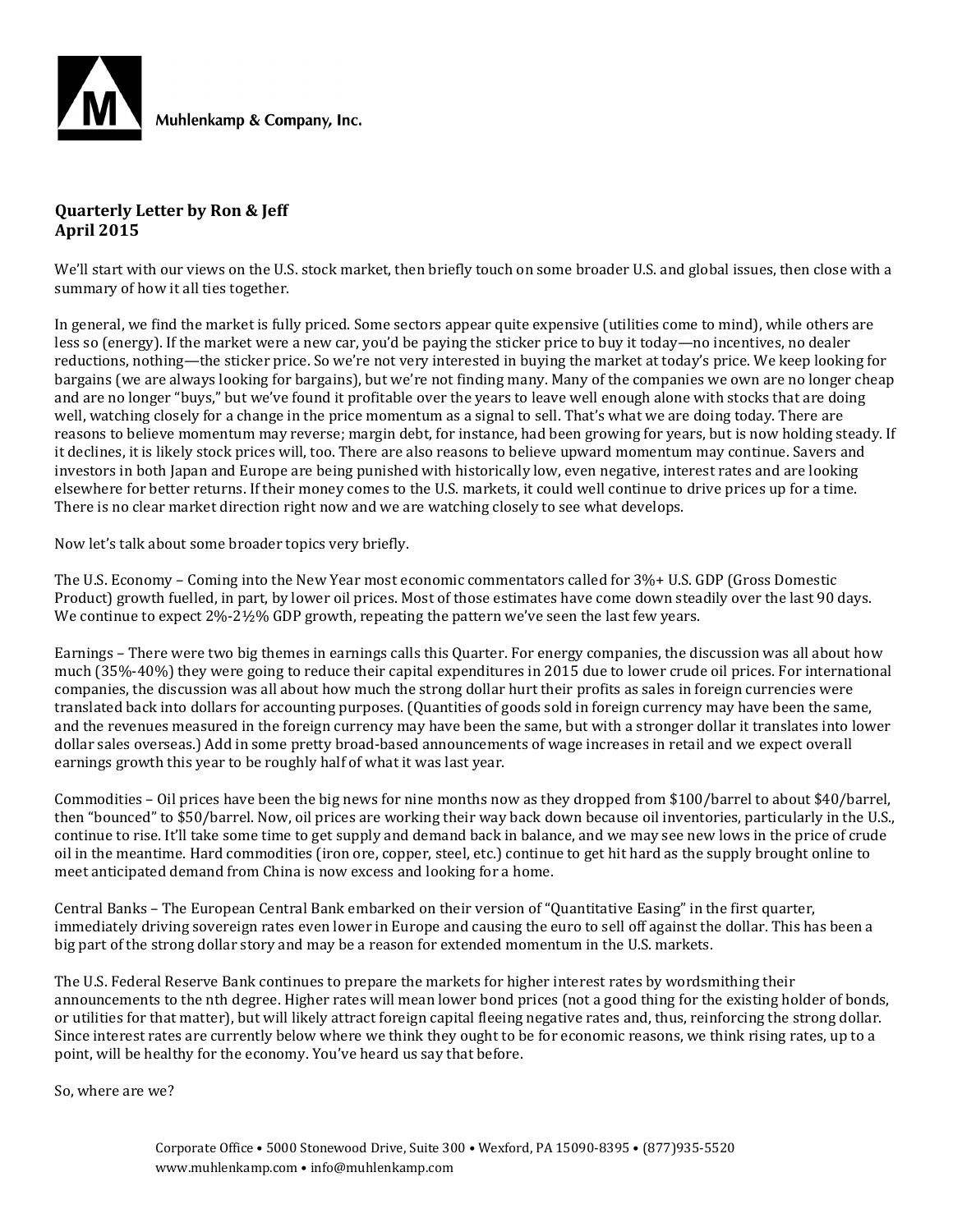

We expect continued slow GDP growth of 2%-2½% in the U.S. economy, which is still better than Europe or Japan. Chinese growth continues to slow. Inflation is not a problem anywhere around the globe—deflation is the fear.

European and Japanese central banks have adopted Quantitative Easing (they're printing money) just as the U.S. Federal Reserve is planning to continue "normalizing" its monetary policy by raising interest rates. (The first step in normalization was the end of our QE program). This has boosted the dollar versus the euro and the yen which, in turn, boosts the purchasing power of the U.S. consumer, but squeezes profitability for American exporters and lowers the dollar earnings of U.S. based international companies.

Crosscurrents anyone?

Meanwhile, stocks are fairly to fully priced, so we're treading carefully.

Jeff Mullerhay

*The comments made by Ron & Jeff Muhlenkamp in this commentary are opinions and are not intended to be investment advice or a forecast of future events.*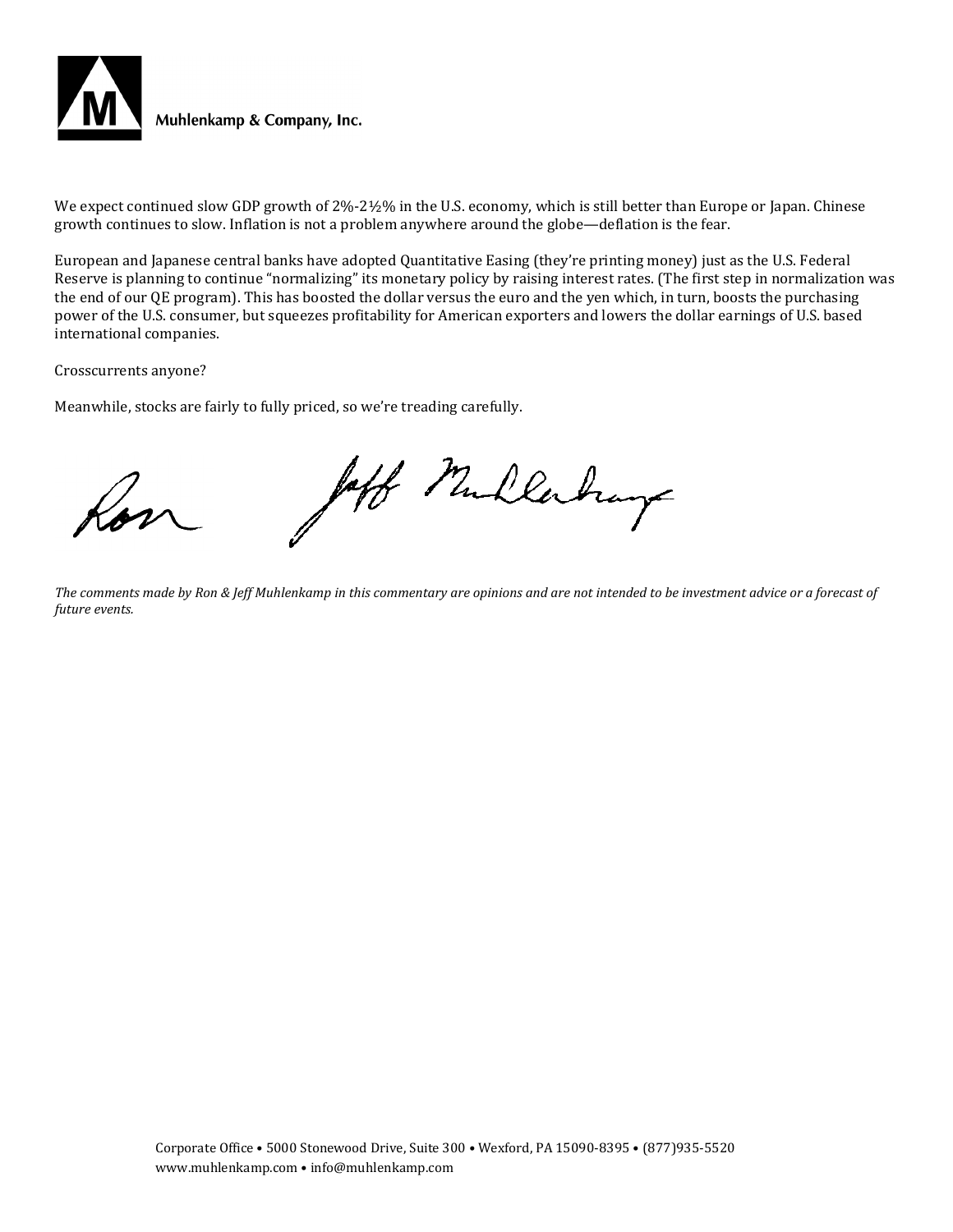# **Muhlenkamp**SMA **All-Cap Value**

#### **For the period ended 3/31/15**

*Muhlenkamp & Company's All-Cap Value SMA (Separately Managed Account) is designed for investors' accounts over \$100,000. We employ full discretion, applying fundamental analysis.*

# **Investment Objective**

We seek to maximize total return through capital appreciation, and income from dividends and interest, consistent with reasonable risk.

## **Investment Strategy**

We invest in undervalued assets wherever they may be found. Typically, this results in holding a portfolio of companies we believe are materially undervalued by the market. Bonds may be included in the portfolio if they are a good investment.

## **Investment Process**

We start with a bottom-up scan of domestic companies, typically looking at most U.S. companies at least four times per year. We add to that an understanding of the sector dynamics in which companies are operating, an assessment of the business cycle, and a review of macroeconomic conditions.

Our primary screening metric is return on shareholder equity (ROE). We are looking for companies with stable returns that can be purchased cheaply, or for companies with improving returns that have not yet been recognized by the market.

We don't believe that a holding period of "forever" is appropriate in all cases, but are comfortable holding companies as long as they continue to meet expectations.

# **Investment Risk**

We define investment risk as the probability of losing purchasing power over long periods of time, which is quite different from Wall Street's definition of price volatility in very short periods of time. Taxes, inflation, and spending will ALL impact the purchasing power of your assets.

# **All-Cap Value Composite Performance (Net of Fees)**

|                               |                 |                    | Annualized      |                 |                  |                  |  |
|-------------------------------|-----------------|--------------------|-----------------|-----------------|------------------|------------------|--|
|                               | Year to<br>Date | <b>One</b><br>Year | Past 3<br>Years | Past 5<br>Years | Past 10<br>Years | Past 15<br>Years |  |
| Refurn                        | 1.48%           | 9.03%              | $14.31\%$       | $9.24\%$        | 3.26%            | 4.29%            |  |
| S&P 500 Total Return*         | 0.95%           | 12.73%             | $16.11\%$       | $14.47\%$       | 8.01%            | 4.15%            |  |
| <b>Consumer Price Index**</b> | $-0.04\%$       | $-0.03\%$          | $1.02\%$        | $1.61\%$        | $2.04\%$         | $2.57\%$         |  |

 **\* The S&P 500 is a widely recognized, unmanaged index of common stock prices. The figures for the S&P 500 reflect all dividends reinvested but do not reflect any deductions for fees, expenses, or taxes. One cannot invest directly in an index.**

 \*\* **Consumer Price Index – As of February 2015 U.S. CPI Urban Consumers NSA (Non-Seasonally Adjusted), Index**

*Consolidated performance with dividends and other earnings reinvested. Performance figures reflect the deduction of broker commission expenses and the deduction of investment advisory fees. Such fees are described in Part II of the adviser's Form ADV. The advisory fees and any other expenses incurred in the management of the investment advisory account will reduce the client's return. It should not be assumed that recommendations made in the future will be profitable or will equal the performance of the above accounts. A list of all security recommendations made within the past twelve months is available upon request.*

# **Top Twenty Holdings Security 1999**

| Company                                      | Industry                                 | % of Net<br>Asset |
|----------------------------------------------|------------------------------------------|-------------------|
| Hanesbrands, Inc.                            | Textiles, Apparel & Luxury Goods         | 7.35%             |
| Alliance Data Systems Corporation            | <b>IT</b> Services                       | 7.03%             |
| Gilead Sciences, Inc.                        | Biotechnology                            | 3.84%             |
| Apple Inc.                                   | Computers & Peripherals                  | 3.45%             |
| American Axle & Manufacturing Holdings, Inc. | Auto Components                          | 3.36%             |
| JPMorgan Chase & Co.                         | Diversified Financial Services           | 3.28%             |
| Discover Financial Services                  | Consumer Finance                         | 3.13%             |
| Baker Hughes Incorporated                    | Energy Equipment & Services              | 2.97%             |
| <b>ON Semiconductor Corporation</b>          | Semiconductors & Semiconductor Equipment | 2.90%             |
| Medtronic, PLC                               | Health Care Equipment & Supplies         | 2.90%             |
| <b>State Street Corporation</b>              | Capital Markets                          | 2.85%             |
| Microsoft Corporation                        | Software                                 | 2.82%             |
| Celgene Corporation                          | Biotechnology                            | 2.82%             |
| General Motors Co.                           | Automobiles                              | 2.78%             |
| <b>Celanese Corporation</b>                  | Chemicals                                | 2.76%             |
| Annaly Capital Management Inc.               | Real Estate Investment Trusts            | 2.52%             |
| Spirit Airlines Inc.                         | Airlines                                 | 2.48%             |
| American Airlines Group Inc.                 | Airlines                                 | 2.46%             |
| Berkshire Hathaway Inc., Class B             | Diversified Financial Services           | 2.30%             |
| ARRIS Group Inc.                             | Communication Equipment                  | 2.26%             |
|                                              |                                          |                   |

*Composite holdings are subject to change and are not recommendations to buy or sell any security.*

*Composite Top Twenty Holdings are presented as supplemental information to the fully compliant presentation on the next page.*

*Return on Equity (ROE) is a company's net income (earnings), divided by the owner's equity in the business (book value).*



**Muhlenkamp & Company, Inc.** Intelligent Investment Management